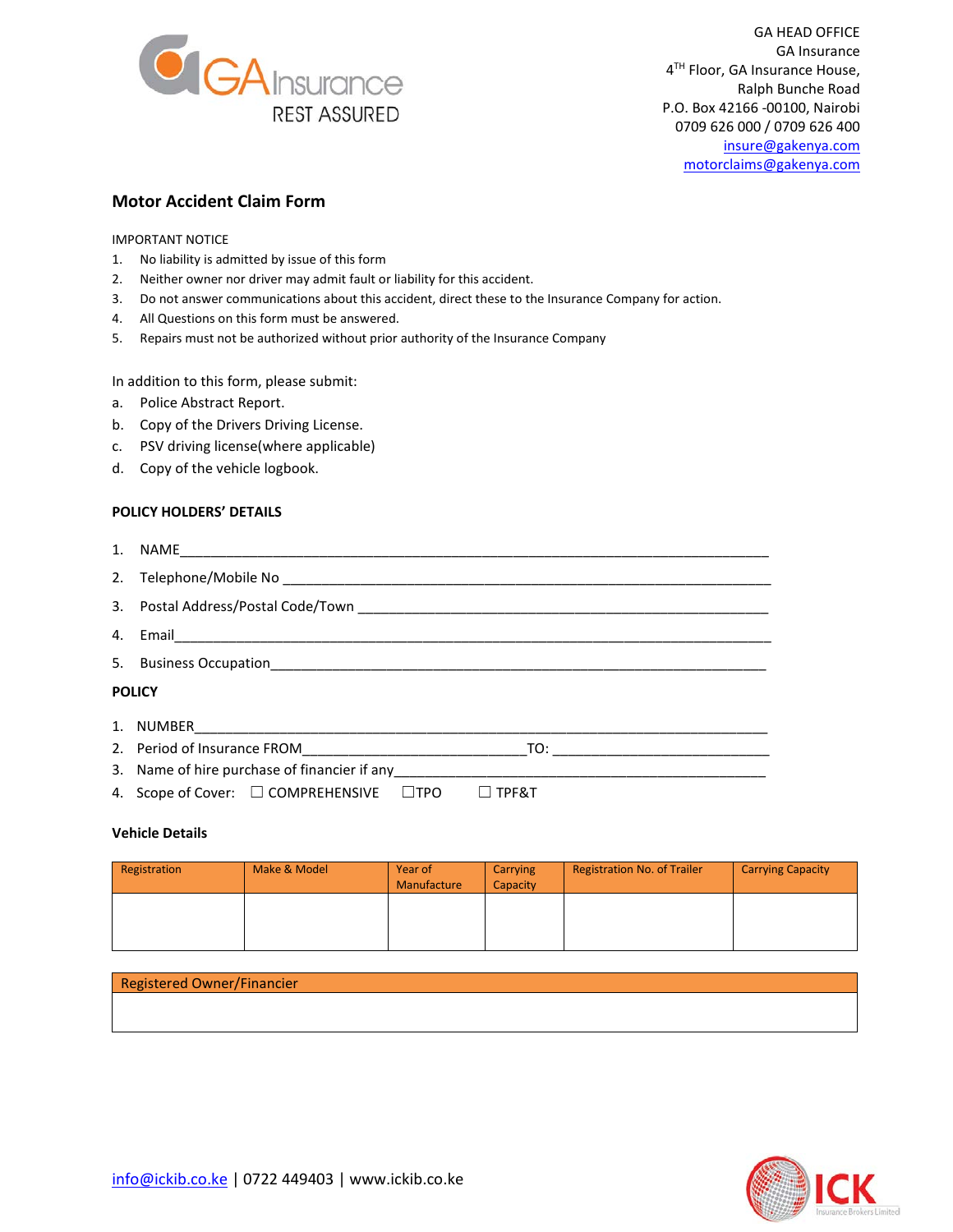

GA HEAD OFFICE GA Insurance 4TH Floor, GA Insurance House, Ralph Bunche Road P.O. Box 42166 -00100, Nairobi 0709 626 000 / 0709 626 400 [insure@gakenya.com](mailto:insure@gakenya.com) [motorclaims@gakenya.com](mailto:motorclaims@gakenya.com)

## **USE**

1. State and highlight the exact purpose for which the vehicle was being used at the time of the accident:

\_\_\_\_\_\_\_\_\_\_\_\_\_\_\_\_\_\_\_\_\_\_\_\_\_\_\_\_\_\_\_\_\_\_\_\_\_\_\_\_\_\_\_\_\_\_\_\_\_\_\_\_\_\_\_\_\_\_\_\_\_\_\_\_\_\_\_\_\_\_\_\_\_\_\_\_\_\_\_\_\_\_\_\_\_\_\_\_\_\_\_\_\_

|    | 2. Was the vehicle on hire? $\Box$ Yes $\Box$ No                                                                                                                                                                               |  |
|----|--------------------------------------------------------------------------------------------------------------------------------------------------------------------------------------------------------------------------------|--|
|    | <b>COMMERCIAL VEHICLE</b>                                                                                                                                                                                                      |  |
| 1. |                                                                                                                                                                                                                                |  |
| 2. |                                                                                                                                                                                                                                |  |
|    |                                                                                                                                                                                                                                |  |
|    |                                                                                                                                                                                                                                |  |
|    |                                                                                                                                                                                                                                |  |
| 3. |                                                                                                                                                                                                                                |  |
| 4. | Was Trailer attached? $\Box$ Yes $\Box$ No                                                                                                                                                                                     |  |
| 5. |                                                                                                                                                                                                                                |  |
|    | DRIVER (EVEN IF IT IS THE INSURED)                                                                                                                                                                                             |  |
| 1. |                                                                                                                                                                                                                                |  |
| 2. | Actual Date of Birth: National Actual Actual Actual Actual Actual Actual Actual Actual Actual Actual Actual Actual Actual Actual Actual Actual Actual Actual Actual Actual Actual Actual Actual Actual Actual Actual Actual Ac |  |
| 3. |                                                                                                                                                                                                                                |  |
| 4. |                                                                                                                                                                                                                                |  |
| 5. | Is he/she employed by you? $\Box$ Yes $\Box$ No                                                                                                                                                                                |  |
| 6. |                                                                                                                                                                                                                                |  |
| 7. | How is she /he related to you? Notice that the contract of the contract of the contract of the contract of the                                                                                                                 |  |
| 8. | Was he/she driving with your permission? $\Box$ Yes $\Box$ No                                                                                                                                                                  |  |
| 9. | How long has he/she been driving motor vehicle? The material control of the state of the state of the state of                                                                                                                 |  |
|    | 10. Was she /he in any way to blame for the accident? $\Box$ Yes $\Box$ No                                                                                                                                                     |  |
|    | 11. Has he/she had any previous accident? $\Box$ Yes $\Box$ No                                                                                                                                                                 |  |
|    |                                                                                                                                                                                                                                |  |
|    | 13. Has he/she had any conviction for any offence in connection with any motor vehicle or any charges pending?<br>$\square$ Yes<br>$\Box$ No                                                                                   |  |
|    |                                                                                                                                                                                                                                |  |
|    | 15. Does he/she hold a Full or Provisional Driving License? □Full □ Provisional                                                                                                                                                |  |
|    |                                                                                                                                                                                                                                |  |
|    | 17. Driving License No.                                                                                                                                                                                                        |  |
|    | 18. Does he/she own a motor vehicle? $\Box$ Yes<br>$\square$ No                                                                                                                                                                |  |
|    |                                                                                                                                                                                                                                |  |
|    |                                                                                                                                                                                                                                |  |
|    |                                                                                                                                                                                                                                |  |

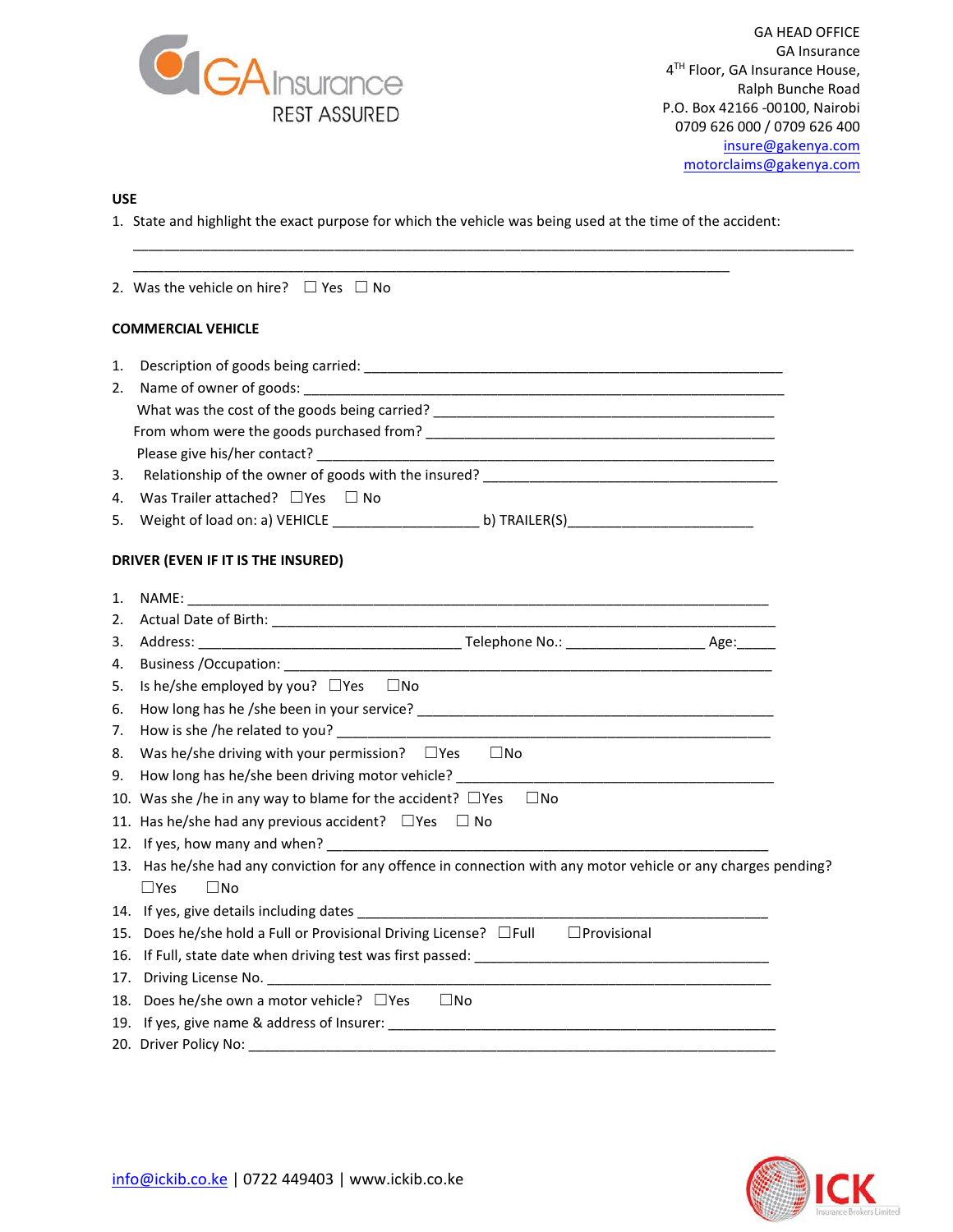

GA HEAD OFFICE GA Insurance 4<sup>TH</sup> Floor, GA Insurance House, Ralph Bunche Road P.O. Box 42166 -00100, Nairobi 0709 626 000 / 0709 626 400 [insure@gakenya.com](mailto:insure@gakenya.com) [motorclaims@gakenya.com](mailto:motorclaims@gakenya.com)

## **ACCIDENT**

|                                                           | PLACE:     |            |              |
|-----------------------------------------------------------|------------|------------|--------------|
|                                                           | $\Box$ Wet | $\Box$ Drv |              |
| 3. What lights were showing in your vehicle?              |            |            |              |
|                                                           |            |            |              |
|                                                           |            |            | $\square$ No |
| <b>6.</b> If yes, give Constables Number and the Station: |            |            |              |
| 7. To which police station was the accident reported to?  |            |            |              |

#### **SKETCH PLAN OF THE ACCIDENT**

**Draw a sketch plan showing position of the vehicle and persons concerned and the direction in which they were travelling. Also show type and position of traffic signs, skid marks, pedestrian crossing and any other relevant information.**

#### **STATEMENT BY DRIVER**